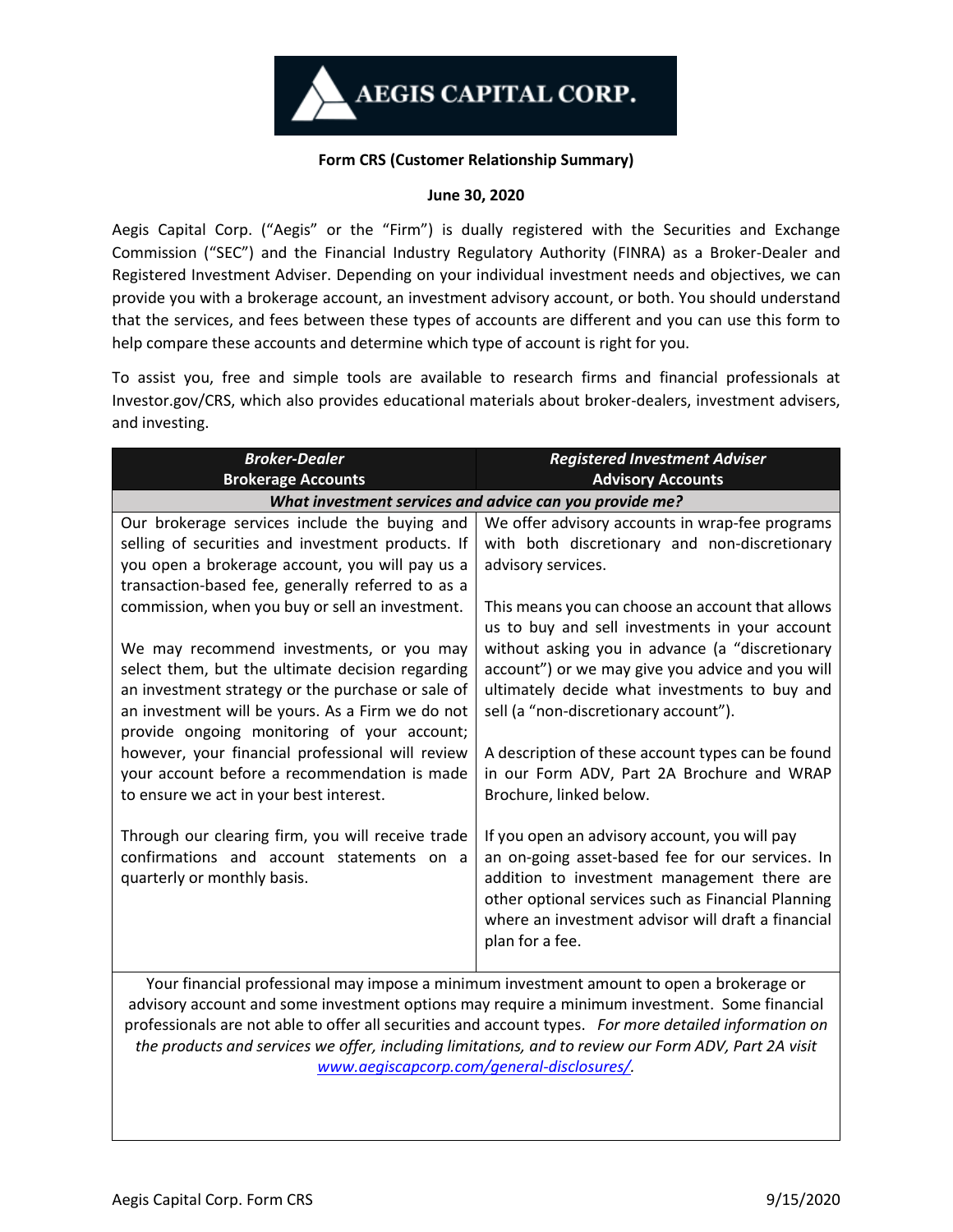| <b>Broker-Dealer</b><br><b>Brokerage Accounts</b>                                                                                                                                                                                                                                                                                                                                                                                                                                                                                                                                                                                                                                                                                                        | <b>Registered Investment Adviser</b><br><b>Advisory Accounts</b>                                                                                                                                                                                                                                                                                                                                                                                                                                                                                                                                                                                                                                                                |  |
|----------------------------------------------------------------------------------------------------------------------------------------------------------------------------------------------------------------------------------------------------------------------------------------------------------------------------------------------------------------------------------------------------------------------------------------------------------------------------------------------------------------------------------------------------------------------------------------------------------------------------------------------------------------------------------------------------------------------------------------------------------|---------------------------------------------------------------------------------------------------------------------------------------------------------------------------------------------------------------------------------------------------------------------------------------------------------------------------------------------------------------------------------------------------------------------------------------------------------------------------------------------------------------------------------------------------------------------------------------------------------------------------------------------------------------------------------------------------------------------------------|--|
| Key Questions to Ask Your Financial Professional:                                                                                                                                                                                                                                                                                                                                                                                                                                                                                                                                                                                                                                                                                                        |                                                                                                                                                                                                                                                                                                                                                                                                                                                                                                                                                                                                                                                                                                                                 |  |
| $\bullet$                                                                                                                                                                                                                                                                                                                                                                                                                                                                                                                                                                                                                                                                                                                                                | Given my financial situation, should I choose an investment advisory service? Should I                                                                                                                                                                                                                                                                                                                                                                                                                                                                                                                                                                                                                                          |  |
| choose a brokerage service? Should I choose both types of services? Why or why not?                                                                                                                                                                                                                                                                                                                                                                                                                                                                                                                                                                                                                                                                      |                                                                                                                                                                                                                                                                                                                                                                                                                                                                                                                                                                                                                                                                                                                                 |  |
| What is your relevant experience, including your licenses, education and other<br>$\bullet$                                                                                                                                                                                                                                                                                                                                                                                                                                                                                                                                                                                                                                                              |                                                                                                                                                                                                                                                                                                                                                                                                                                                                                                                                                                                                                                                                                                                                 |  |
| qualifications? What do these qualifications mean?                                                                                                                                                                                                                                                                                                                                                                                                                                                                                                                                                                                                                                                                                                       |                                                                                                                                                                                                                                                                                                                                                                                                                                                                                                                                                                                                                                                                                                                                 |  |
| How will you choose investments to recommend to me?                                                                                                                                                                                                                                                                                                                                                                                                                                                                                                                                                                                                                                                                                                      |                                                                                                                                                                                                                                                                                                                                                                                                                                                                                                                                                                                                                                                                                                                                 |  |
| What Fees Will I Pay?                                                                                                                                                                                                                                                                                                                                                                                                                                                                                                                                                                                                                                                                                                                                    |                                                                                                                                                                                                                                                                                                                                                                                                                                                                                                                                                                                                                                                                                                                                 |  |
| When you transact in a brokerage account, you<br>will pay a transaction-based fee, generally known<br>as a commission. The commission is based on the                                                                                                                                                                                                                                                                                                                                                                                                                                                                                                                                                                                                    | When you open an advisory account, you will pay<br>an on-going asset-based fee for our services,<br>based on the value of the assets managed.                                                                                                                                                                                                                                                                                                                                                                                                                                                                                                                                                                                   |  |
| specific transaction, not the value of your account.<br>With stocks or exchange-traded funds this fee may<br>be called a commission, sales credit, mark-up or<br>mark-down. For some investments, this fee might<br>be part of the price you pay for the investment,<br>which is known as "mark-up" or "mark-down".<br>With mutual funds this fee is usually referred to as<br>a "load" and reduces the value of your investment.<br>Commissions, sales credit and mark-up/mark-<br>down amounts will be disclosed on trade<br>confirmations.<br>Certain investments, such as mutual funds impose<br>additional fees that could reduce the value of your<br>investment over time.<br>Also, with certain<br>investments you may have to pay fees, such as | Asset management fees are billed quarterly. The<br>asset-based fee is based on the value of the<br>managed assets and is not tied to any specific<br>transactions. The fee also does not generally vary<br>based on the type of investments but may vary<br>depending on the value of the account. The asset-<br>based fee reduces the value of your accounts.<br>For wrap-fee advisory accounts, the asset-based<br>fee covers most transaction and custody costs.<br>There are some transactions that may take place<br>outside of the wrap program and include<br>additional costs. Some investments, such as<br>mutual funds and ETFs impose additional fees that<br>will reduce the value of your investment over<br>time. |  |
| surrender charges, when you sell the investment.<br>From a cost perspective, you may prefer a<br>transaction-based fee if you do not trade often or<br>if you plan to buy and hold investments for longer<br>periods of time.<br>If you choose a brokerage account, more<br>transactions may result in higher costs. Therefore<br>there may be a conflict of interests and an<br>incentive to encourage you to engage in<br>transactions. We may also impose additional<br>account fees for things like account maintenance<br>and transaction fees.                                                                                                                                                                                                     | The more assets you have in an advisory account,<br>the higher the fee will be since it is charged as a<br>percentage of the assets in the account. We<br>therefore have an incentive to increase the assets<br>in your account in order to increase our fees<br>although the asset-based fee may be reduced<br>depending on the value of your account.<br>ln.<br>Advisory accounts, we also may charge custodian<br>fees, account maintenance fees, and other<br>transaction and product fees.<br>For more information about these fees, please see<br>www.aegiscapcorp.com/general-disclosures/.                                                                                                                              |  |
| For more detailed information regarding fees and<br>of<br>your<br>account<br>visit<br>cost<br>www.aegiscapcorp.com/general-disclosures/.                                                                                                                                                                                                                                                                                                                                                                                                                                                                                                                                                                                                                 |                                                                                                                                                                                                                                                                                                                                                                                                                                                                                                                                                                                                                                                                                                                                 |  |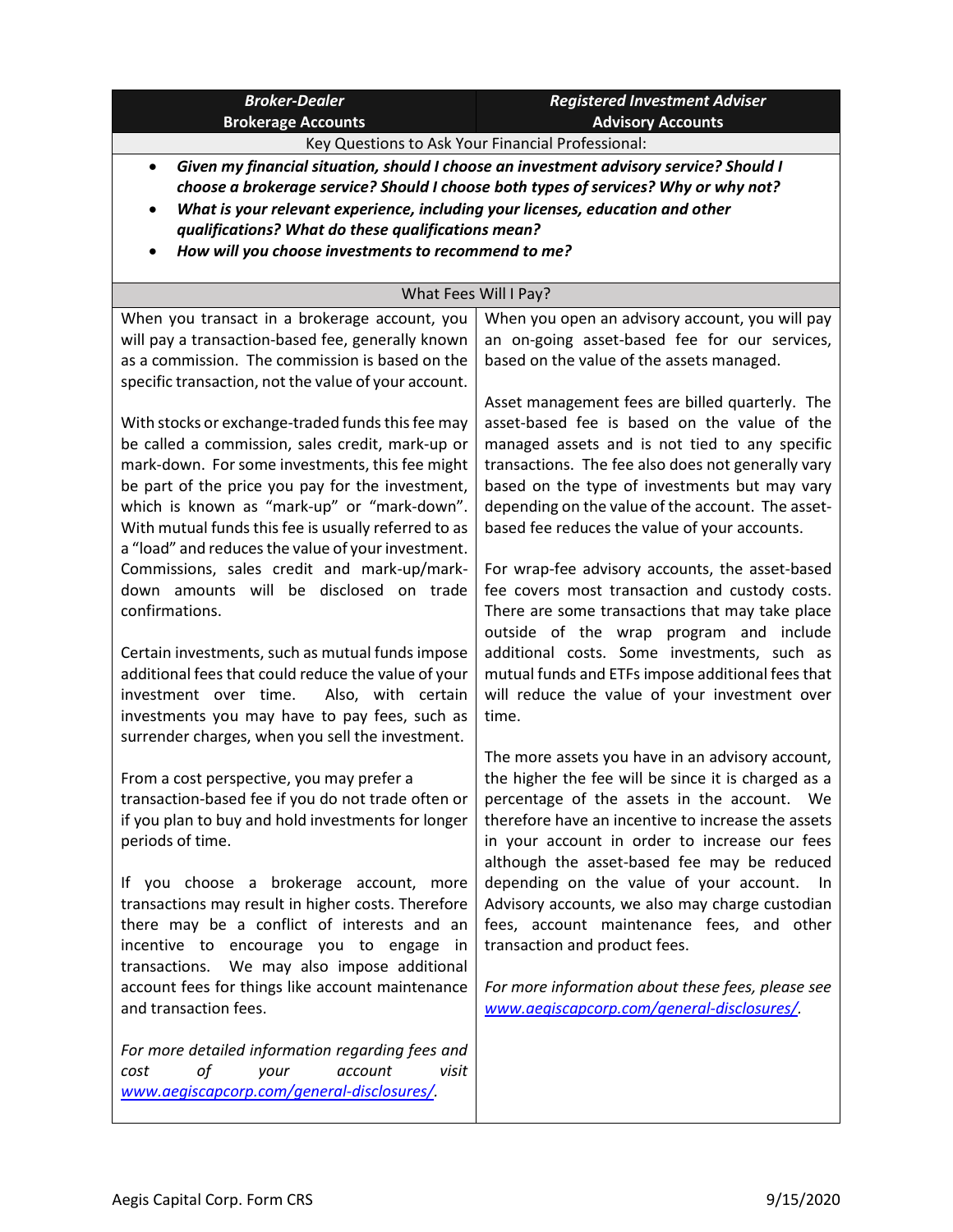| <b>Broker-Dealer</b>      |  |  |
|---------------------------|--|--|
| <b>Brokerage Accounts</b> |  |  |

*Registered Investment Adviser* **Advisory Accounts**

**You will pay fees and costs whether you make or lose money on your investments. Fees and costs will reduce any amount of money you make on your investments over time. Please make sure you understand what fees and costs you are paying.** *For more detailed information on the fees and costs and to review our Form ADV, Part 2A brochure go* **to** *[www.aegiscapcorp.com/general](http://www.aegiscapcorp.com/general-disclosures/)[disclosures/](http://www.aegiscapcorp.com/general-disclosures/).*

Key Question to Ask Your Financial Professional:

• **Help me understand how these fees and costs might affect my investments. If I give you \$10,000 to invest, how much will go to fees and costs, and how much will be invested for me?**

What are your legal obligations to me when providing recommendations as my broker-dealer or when acting as my investment adviser? How else does your firm make money and what conflicts of interest do you have?

*When we provide you with a recommendation as your broker-dealer or act as your investment adviser,* we have to act in your best interest and not put our interest ahead of yours. At the same time, the way we make money creates some conflicts with your interests. You should understand and ask us about these conflicts because they can affect the recommendations and investment advice we provide you. Here are some examples to help you understand what this means.

In a brokerage account, when our interests' conflict with your interests', we must tell you about them in a way that you can understand and in some cases take steps to reduce or eliminate these conflicts. Conflicts may result in you paying more for your investments than you would if the conflict did not exist.

In a brokerage account, we make money by buying and selling securities and investment products for you. Because we are paid when you complete a transaction, we have an incentive to encourage you to make larger investments and more frequently. Certain products, such as mutual funds, include continuing payments to us, known as "trails". We may have an incentive to recommend investment products that include trails, even if other investments available to you have lower costs or may perform better.

For some products we receive higher compensation than on other products and might share revenue. We have an incentive to encourage you to buy products or investments that pay us more, even if other options might be a better option for you.

In an advisory account, when our interests conflict with your interests, we must tell you about them in a way that you can understand so that you can decide whether or not to agree to them or eliminate the conflict. Conflicts may result in you paying more for your investments, or bringing additional assets into your advisory account, than you would if the conflict did not exist.

In an advisory account we are paid a fee based on the total assets in your account. We have an incentive to encourage you to maximize the total assets in your account either through investing with us or adding cash or other investments to your account. In some cases, assets may be excluded from the advisory fee.

We can buy investments from you, and sell investments to you, from our own accounts(called "acting as principal"), but only with your specific approval on each transaction.